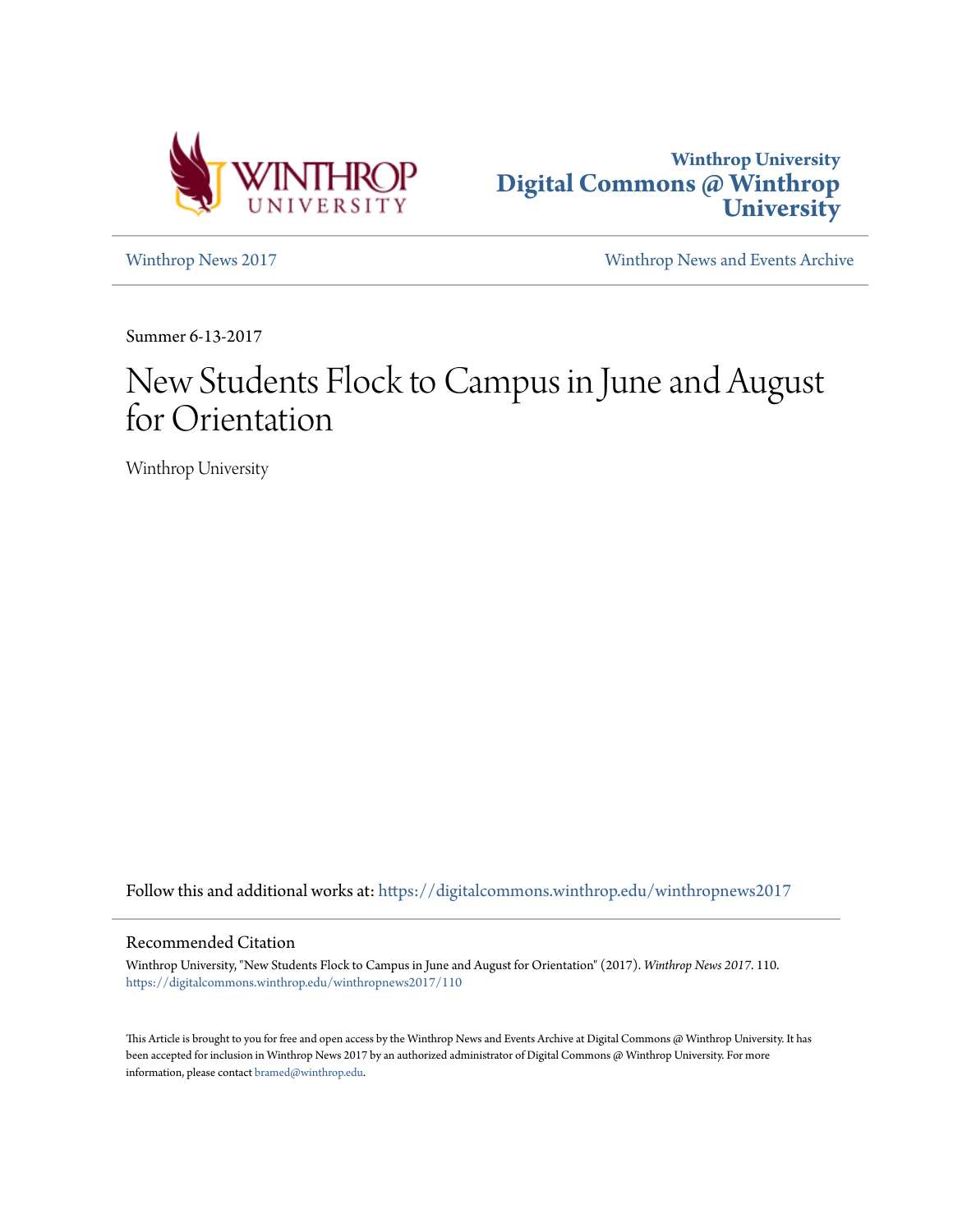



**AFFAIRS ATHLETICS GIVING**

06/13/2017

**ABOUT ADMISSIONS & AID ACADEMICS STUDENT**

**C** SHARE 上没身。

All News Archives RSS News Feeds

Winthrop in the News

# **New Students Flock to Campus in June and August for Orientation**

# **Quick Facts**

New students entering in the fall are required to attend one of five Orientation sessions offered during this month and in August.

**Family members are encouraged to take** advantage of Family Orientation, a program offered concurrently with the first day of each of the student sessions.



Student Orientation Leaders help new students get to know the campus and get ready for the fall.

ROCK HILL, SOUTH CAROLINA - Winthrop University will welcome freshman students during Orientation sessions this summer.

New students entering in the fall are required to attend **one of five Orientation sessions** offered during this month and in August. Family members are encouraged to take advantage of **Family Orientation**, a program offered concurrently with the first day of each of the student sessions.

Here are the schedules for students and families.

Session I is from **June 14-15**, Session II from **June 19-20**, Session III from **June 22-23**, Session IV from **June 26-27** and Session V from **Aug. 16-17**. Transfer

students entering Winthrop this fall may take advantage of **Transfer Orientations** in July and August.

Orientation is a program designed to assist new students and their families in adjusting to life as a Winthrop student. During Orientation, new students meet current student leaders, faculty and staff, receive information on academic expectations, opportunities for involvement, and what it means to be part of the Winthrop community and stay in the residence halls.

In addition to registering for classes, the freshmen will receive a copy of the university's common book for 2017-18, "Spare Parts" by Joshua Davis.

**Callie Smith**, director for New Student and Family Programs (NSFP), and the student Orientation staff have designed programs and activities so students will interact with upperclassmen, Orientation faculty mentors, key campus personnel, and each other to build a web of support for their Winthrop experience.

Students and families are highly encouraged to download the **Winthrop NSFP app**, available for iPhones and Androids. With the app, you can learn more about Winthrop, the NSFP office, Orientation student leaders, and more. The Orientation schedules will be available on the app as well.

**In addition to Smith, the NSFP student workers and their majors are:** Laura Banks, student program coordinator, senior, elementary education Tucker Chandler, student program coordinator, junior, social work Chloe Gill, student program coordinator, junior, psychology Allison Murray, National Orientation Directors Association graduate intern, Illinois State University,